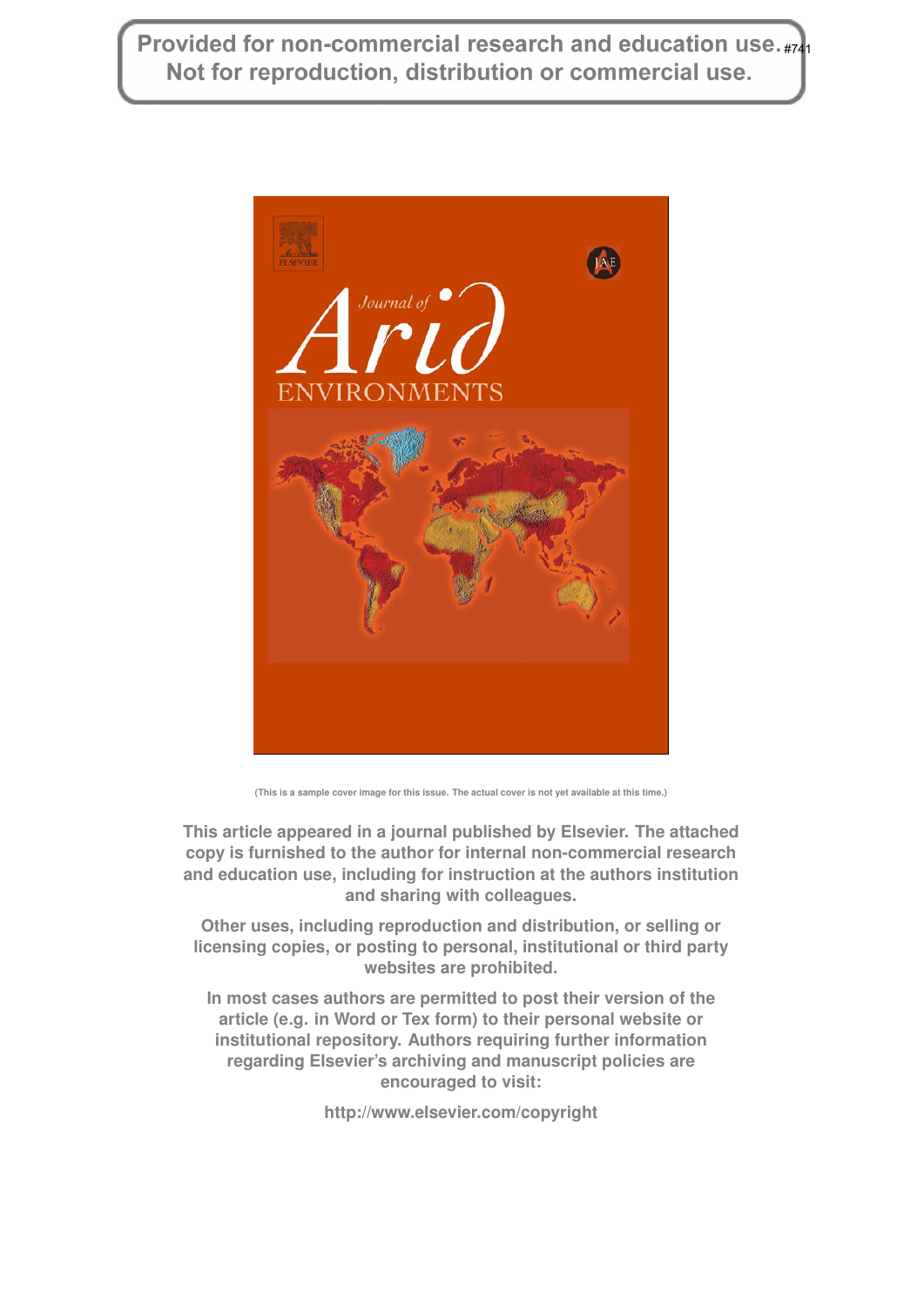Journal of Arid Environments 87 (2012) 50-57

Contents lists available at SciVerse ScienceDirect



Journal of Arid Environments



journal homepage: www.elsevier.com/locate/jaridenv

# Differential seedling performance and environmental correlates in shrub canopy vs. interspace microsites $\dot{\mathbb{r}}$

# C.S. Boyd\*, K.W. Davies

USDA-Agricultural Research Service, Eastern Oregon Agricultural Research Center (EOARC), 67826-A Hwy 205, Burns, OR 97720, USA<sup>1</sup>

#### article info

Article history: Received 16 September 2011 Received in revised form 21 March 2012 Accepted 13 June 2012 Available online

Keywords: Heterogeneity Islands of fertility Resource island Revegetation Sagebrush Wildfire

#### **ABSTRACT**

Shrubs in semi-arid ecosystems promote micro-environmental variation in a variety of soil properties and site characteristics. However, little is known regarding post-fire seedling performance and its association with environmental variation in former shrub canopy and interspace microsites. We compared post-fire seeding success and various soil properties important for seedling establishment between shrub canopy and interspace microsites in Wyoming big sagebrush (Artemisia tridentata) plant communities in southeast Oregon, U.S.A. We burned 5, 20  $\times$  20 m sites and established paired canopy and interspace micro-transects seeded with bluebunch wheatgrass (Pseudoroegneria spicata, 193 seeds/ m) or crested wheatgrass (Agropyron cristatum, 177 seeds/m). At one year post-fire, seedling density was 69% higher ( $p = 0.012$ ) for crested wheatgrass (compared to bluebunch wheatgrass) and 75% higher  $(p = 0.019)$  for interspace microsites (compared to canopy). However, tiller and leaf area production were over twice as high ( $p < 0.05$ ) in canopy microsites. Soil color and soil temperature, explained 19–32% of variation in seedling performance metrics. Shrub effects on seeding success are complex and interact with abiotic disturbances, but patterns of increased seedling performance in canopy microsites and their relationships to soil variables may suggest tactics for increasing success of restoration practices.

Published by Elsevier Ltd.

# 1. Introduction

Wyoming big sagebrush (Artemisia tridentata ssp. wyomingensis Welsch) plant communities evolved under pyric influence (Mensing et al., 2006; Wright and Bailey, 1982), but are now at risk of fire-associated conversion to exotic annual grasses (Stewart and Hull, 1949; Young and Allen, 1997). Expansion of exotic annual grass populations threatens much of the western United States and represents one of the largest biological invasions ever recorded. Meinke et al. (2009) estimated a moderate to high probability of cheatgrass dominance on 28 million ha in the Intermountain West in Idaho, Oregon, Nevada, Utah, and Washington. Maintenance of native functional plant groups is seen as a key component of preventing continued expansion of invasive annuals. Multiple published efforts suggest that density of mature perennial

0140-1963/\$  $-$  see front matter Published by Elsevier Ltd. http://dx.doi.org/10.1016/j.jaridenv.2012.06.010

bunchgrasses is inversely correlated with that of invasive annual grasses (Chambers et al., 2007; Davies, 2008; Robertson et al., 1966). Additionally, some native perennial grasses may play important roles in facilitating recruitment of Artemisia, which can decrease in annual grass-dominated environments (Booth et al., 2003).

Because of post-fire exotic annual grass invasion (Chambers et al., 2007; Stewart and Hull, 1949), it is often critical to revegetate Wyoming big sagebrush plant communities after wildfire. However, post-fire restoration of perennial grasses in invaded Wyoming big sagebrush systems has proven difficult (Lysne and Pellant, 2004), particularly when using native species, and at lower elevations (Hull, 1974; Richards et al., 1998). Restoration difficulties can be associated, at least in part, with an extremely variable environment over space. Sources of large scale spatial variability may include slope, aspect, soil type, elevation, soil nutrient properties and macro meteorological variables (Boyd and Svejcar, 2009; Davies et al., 2007b; Norton et al., 2004). Another source of spatial variability in the restoration environment that has received less attention is the micro-environmental conditions associated with woody plants (Castro et al., 2002).

Shrubs have been shown to exert a strong influence on their immediate soil environment. For example, elevated localized

 $\hat{X}$  Proprietary or trade names are for information only, and do not convey endorsement of one product over another.

Corresponding author.

E-mail address: Chad.Boyd@oregonstate.edu (C.S. Boyd).

<sup>&</sup>lt;sup>1</sup> EOARC is jointly operated by the USDA-ARS and the Oregon State University Agricultural Experiment Station. USDA is an equal opportunity provider and employer.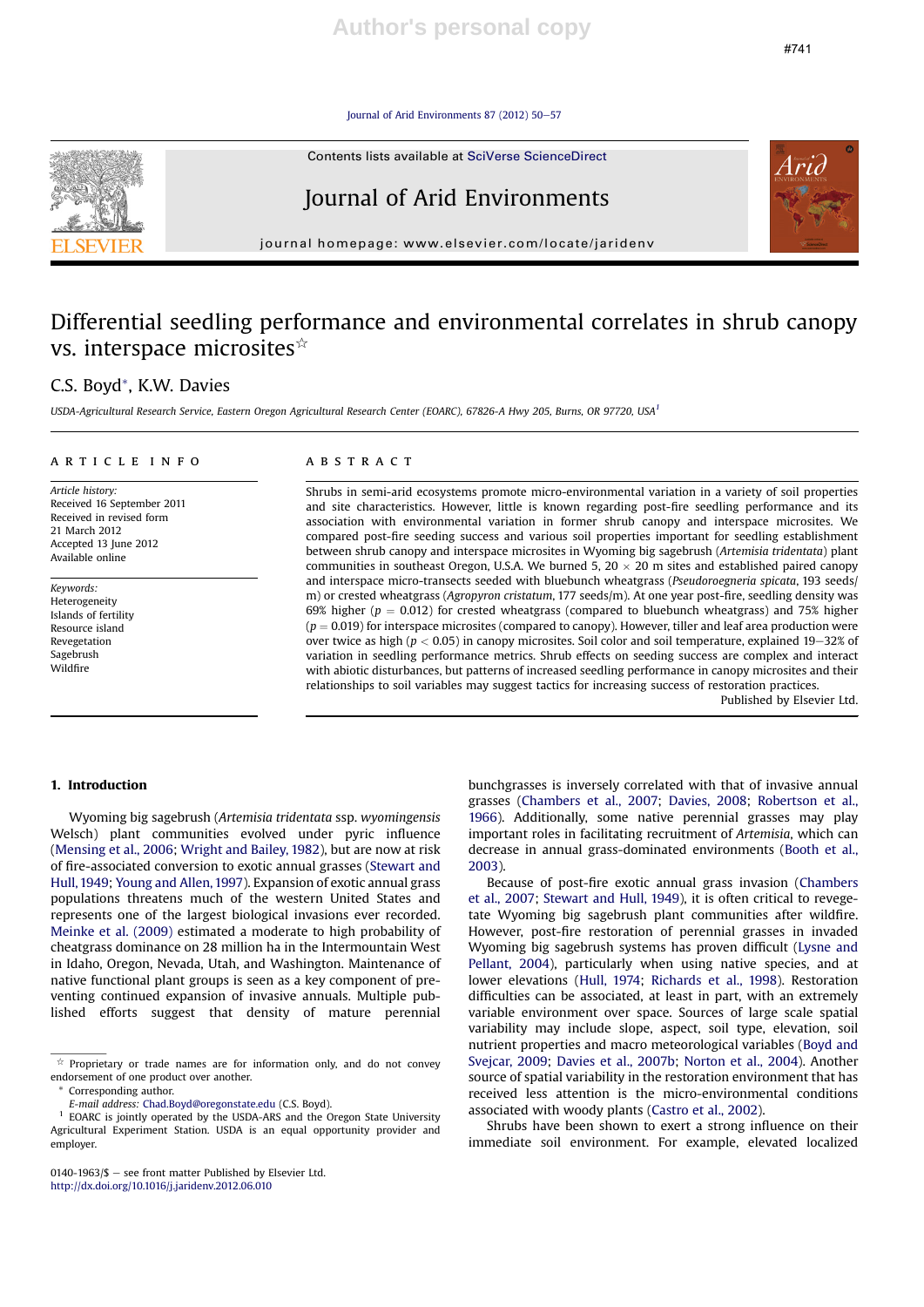concentrations of soil nutrients in otherwise low fertility soils can result from nutrient translocation by deep-rooted shrubs (Jackson and Caldwell, 1993a,b). Soil chemistry and hydrologic status may also be altered through litter deposition by shrubs (Huber-Sannwald and Pyke, 2005; Madsen et al., 2011; Rau et al., 2008). Compared to interspace microsites, micro-environments under shrub canopies (i.e., "canopy" microsites) are often characterized by increased soil water, more moderate soil temperature and increased soil nitrogen and carbon (Davies et al., 2007a; Esque et al., 2010a; Vetaas, 1992). Recent evidence suggests that elevated nutrient content in canopy microsites may persist for a short time following fire (Davies et al., 2009) or be accentuated by fire (Brooks, 2002; Stubbs and Pyke, 2005).

Previous research (Boyd and Davies, 2010) indicated differential success of seeded perennial grasses in association with interspace vs. canopy microsites within burned Wyoming big sagebrush communities. One year post-fire, undercanopy positions had up to  $7\times$  greater (depending on species) seedling density, higher incidence of reproductive tillers and increased seedling height relative to interspace positions. However, the specific environmental factors associated with this differential seedling performance have not been isolated. Identification of environmental correlates responsible for this relationship could have strong implications to post-burn management. Specifically, environmental data could be used to focus revegetation and restoration efforts on high probability sites (e.g., those sites with high pre-fire shrub abundance), or, alternatively, to help guide modifications to specific restoration practices to increase success.

Our objectives were to 1) identify differences in post-fire seedling performance in canopy vs. interspace microsites for native and non-native perennial bunchgrasses, 2) determine differences in soil-based environmental factors between burned canopy and burned interspace microsites, and 3) determine correlations between soil-based environmental factors and seedling performance across canopy and interspace microsites post-fire. We hypothesized that burned canopy microsites would have higher soil nutrient status, increased soil surface temperature, higher carbon and greater water content, and that these factors would correlate positively to seedling performance.

# 2. Methods

#### 2.1. Study area

Our study area was located within the Wyoming big sagebrush alliance at the Northern Great Basin Experimental Range, approximately 56 km west of Burns, OR (43.48 N, 119.72 W). Elevation was approximately 1500 m. Annual precipitation is highly variable, but crop year inputs (September-June) average 25.7 cm with the majority falling as rain or snow during the October to March period (long term dataset, Eastern Oregon Agricultural Research Center, Burns, Oregon). Sites were flat to  $3^\circ$  with variable aspect. Prior to burning, Wyoming big sagebrush was the dominant shrub (about 98% of shrub canopy cover) with limited amounts of rabbitbrush (Chrysothamnus nauseosus (Pall.) and Britt.). Common perennial grasses at sites included bluebunch wheatgrass (Pseudoroegneria spicata (Pursh) A. Love), needlegrass (Achnatherum sp. P. Beauv.), bottlebrush squirreltail (Elymus elymoides (Raf.) Swezey), prairie junegrass (Koeleria macrantha (Ledeb.) Schult.), Sandberg's bluegrass (Poa secunda J. Presl), and the non-native crested wheatgrass (Agropyron cristatum (L.) Gaertn.). Prominent perennial forbs included milk vetch (Astragalus curvicarpus), tailcup lupine (Lupinus caudatus Kellogg), hawksbeard (Crepis acuminate Nutt.), and longleaf phlox (Phlox longifolia Nutt.). Annual forbs included pale alyssum (Alyssum alyssoides Stapf), fireweed (Epilobium paniculatum Nutt.) and maiden blue-eyed Mary (Collinsia parviflora Lindl.). The non-native cheatgrass (Bromus tectorum L.) was the only annual grass present at the sites. Sites have a history of moderate growing season grazing by cattle but were not grazed during the course of the study. Sites had not burned in the last 30 years.

#### 2.2. Experimental design

We utilized a randomized block design with 5 blocks (sites), 2 plant species (native and non-native) and 2 microsites: 1) areas under sagebrush canopy (canopy) and 2) areas not influenced by shrub cover (interspace). Blocks (20  $\times$  20 m) were within 1.5 km of each other, and contained an abundance of mature sagebrush. Within each block we randomly selected 5 mature Wyoming big sagebrush plants prior to burning, measured shrub height and crown diameter and marked the shrub with a metal tag. At each shrub we permanently marked the beginning and end of 2, parallel (25 cm apart) canopy transects and 2 interspace transects. Transects were run along a random azimuth and transect length was equal to the distance from the shrub base to a downward projection of the edge of the shrub canopy (i.e., dripline). Within microsite, we randomly assigned transects to be planted with either native (bluebunch wheatgrass) or non-native (crested wheatgrass) perennial grass seeds. Precipitation data were collected at an existing nearby  $(<1$  km) weather station.

# 2.3. Fire and fuel characteristics

Plots were burned in September 2009 using a strip headfire technique and drip torches with a 50:50 mixture of unleaded gasoline and diesel. Temperature, humidity and wind speed were recorded and all plots were burned within a 3-h period. We characterized fire temperature at canopy and interspace microsites using temperature sensitive paints (TempilaqoG, Big Three Industries Inc., Tempilo Division, South Plainfield, NJ) adhered to galvanized metal strips (Grahm and McCarthy, 2006; Iverson et al., 2004; Kennard et al., 2005). These paints are designed to change color at a minimum critical temperature. We used paints with 16 different minimum critical temperatures ranging from 79 to 538  $\degree$ C for interspace microsites and from 135 to 760 $\degree$ C for canopy microsites. Within a block we randomly selected two shrubs and, under each shrub, we placed one galvanized strip with small dots of each paint on bare soil and one strip within the basal crown of a perennial grass; this design was repeated for adjoining interspace microsites at each shrub. Herbaceous, shrub and total fuel loads averaged  $46.6 \pm 10.9$ ,  $652 \pm 204.0$ , and  $698 \pm 205.9$  g/m<sup>2</sup>, respectively. Humidity at the time of burning varied from 15 to 29%, air temperature from 27.8 to 33.3  $\degree$ C and wind speeds from 4.5 to 3.4  $\text{m/s}^{-1}$ . Percent combustion of fuels (herbaceous and shrub combined) was  $91.4 \pm 1.66\%$  among blocks. Fire temperature in canopy microsites averaged 223.9  $\pm$  24.2 and 285.0  $\pm$  25.0 °C for bare soil and bunchgrasses, respectively. Temperature for bunchgrasses in interspace microsites was  $157.2 \pm 21.0$  °C. Fire temperature on bare soil within interspace microsites was lower than could be recorded by our temperature-sensitive paints at 4 of 5 locations; the fifth was 135  $\degree$ C. Shrub combustion was nearly complete with only a few centimeters of the original stem present post-fire.

# 2.4. Seeding

Transects were hand-seeded in November, 2009, approximately 2 months post-fire. We seeded directly into a small furrow running the length of each transect and covered seeds with approximately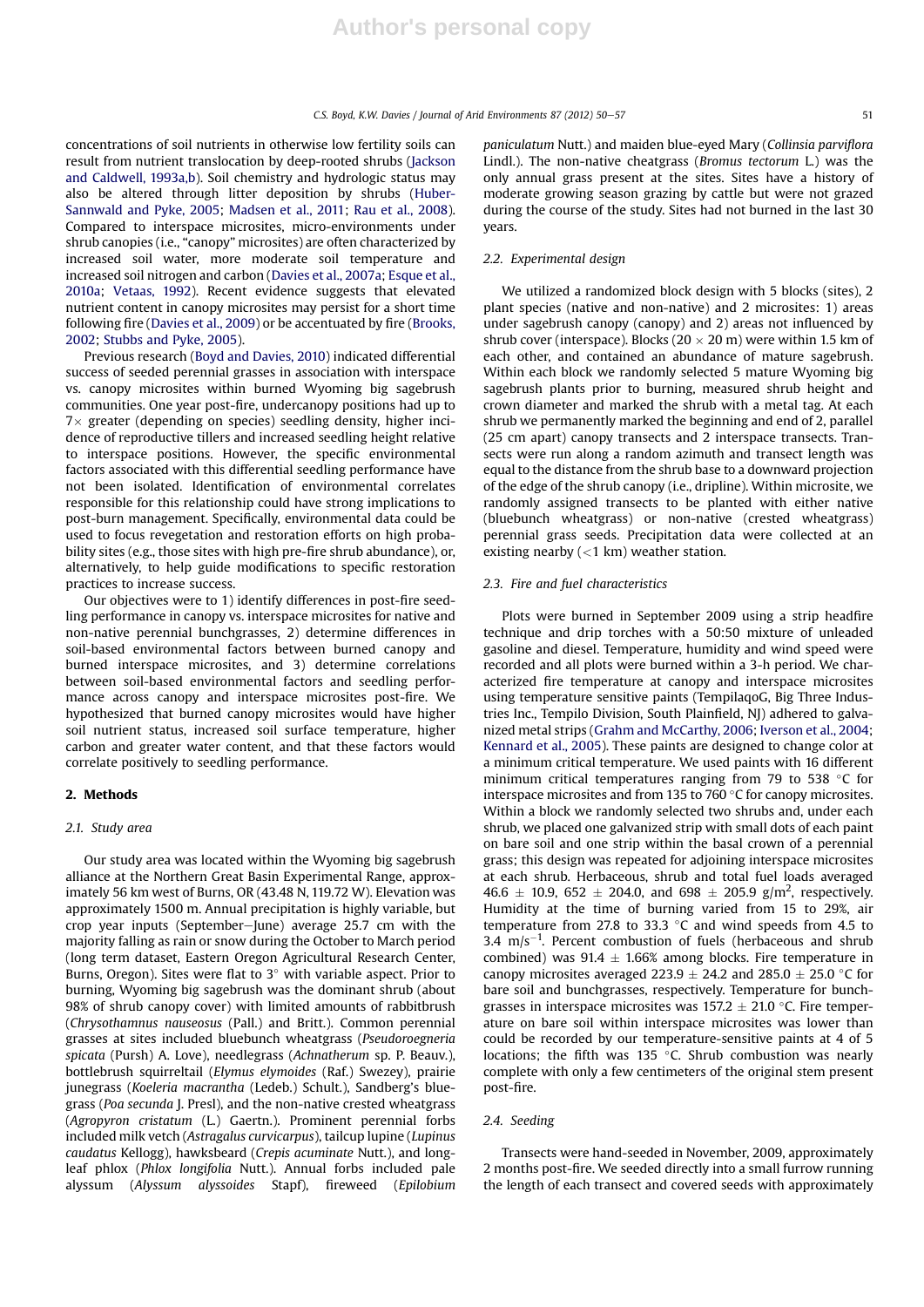1 cm of soil. Seeding rate was 177 and 193 viable seeds/transect m for crested and bluebunch wheatgrass, respectively.

#### 2.5. Plant response

Emergent seedlings of seeded species were counted at approximately 2-week intervals from April 9 until June 23, 2010. The number of wind-exposed seeds along each transect was counted on April 9, 2010. Other seedling performance measures (including a final density count) were recorded on June 23, 2010. Tillers of all seedlings (seeded species) were counted along each transect. Leaf area was measured for seedlings with one tiller by measuring midpoint width and length of all leaves and then multiplying mid-point width by length to estimate area of each leaf. Leaf area was then summed across all leaves present on the tiller to determine tiller leaf area. For seedlings with  $>$  one tiller, a single tiller was randomly selected for measurement and the total number of tillers for that seedling multiplied by the leaf area of the measured tiller to estimate seedling leaf area. The number of reproductive (seed bearing) seedlings was recorded for each transect. Cover and density of non-seeded plant species were measured at interspace and canopy microsites in June 2010. One  $40 \times 50$  cm quadrat was placed to overlap transects within microsite with the long axis of the quadrat running parallel to transect orientation. Percent cover of all non-seeded species plus bare ground and litter was ocularly estimated; density of non-seeded species was quantified by direct count within the quadrat.

# 2.6. Environmental variables

Environmental variables were sampled for each interspace and canopy microsite. Because soil moisture and temperature critical periods can vary across years for perennial grass seedlings (Hardegree et al., 2003), we measured soil moisture and temperature values at two-week intervals from April 9 to June 23, 2010. Soil surface temperature for each microsite was recorded using a handheld infrared thermometer (Ranger ST; Raytek, Santa Cruz, CA). Readings were taken at a point between the two transects (within microsite) and all data for a given date were collected between the hours of 1200 and 1300. Soil temperature data were only collected when clouds were not directly influencing incoming solar radiation. Soil samples for water content were collected at surface  $(0-5 \text{ cm})$  and sub-surface  $(5-10 \text{ cm})$  depths and a portion of each sample retained for subsequent nutrient analysis. Gravimetric soil water content was determined by the difference between field and oven dry weight. Total soil carbon and nitrogen were determined using a LECO CN-2000 (LECO Corp., St. Joseph, MI). Bulk density samples were collected using a 2.5-cm diameter soil core driven to 5-cm depth; scores were calculated by dividing sample volume by soil weight following drying. To determine soil surface color, images of the center of each microsite were captured with a handheld digital camera at 1 m elevation in May of 2010. We then handdigitized a polygon (excluding all live plant matter) between the two transects (native and non-native) within each microsite using SigmaScan Pro software (Jandel Scientific, San Rafael, CA). Average gray scale value ( $0 =$  black, 255  $=$  white) for pixels within each polygon was calculated using algorithms within the software.

### 2.7. Data analysis

Seedling performance measures were expressed both on a per plant basis as well as per meter of transect. We collated abundance data of non-seeded species by functional group including large perennial bunchgrasses, Sandberg's bluegrass, perennial forbs, annual forbs and shrubs. Data were examined for skewness and kurtosis (Proc Univariate; SAS, 1999). When normality or homogeneity of variance assumptions were violated, data were weighted by the inverse of the treatment variance (James and Drenovsky, 2007; Neter et al., 1990). We used analysis of variance (Proc Mixed; SAS, 1999) to determine the influence of microsite on seedling performance measures, abundance of non-seeded species, and soil-associated environmental variables. Differences in density of emergent seedlings across sampling dates were determined using repeated measures ANOVA (Proc Mixed; SAS, 1999). Block and the block  $\times$  treatment interaction were considered random effects in the models. Covariance structures were determined using the Akaike's Information Criterion (Littell et al., 1996). Comparisons of values for environmental variables by microsite were considered significant at  $\alpha = 0.10$ . All other main effects, interactions and treatment differences were considered to be significant at  $\alpha = 0.05$ . When significant main or interactive effects were found we assessed differences in treatment means using the LSMEANS (SAS, 1999) procedure ( $\alpha = 0.05$ ). We used stepwise multiple linear regression (Proc Reg; SAS, 1999) to determine the relationship between seedling performance (within species) and all environmental variables that differed ( $\alpha = 0.10$ ) between microsites. We allowed for a greater probability of type-1 error when comparing values for environmental variables between microsites, because the main purpose of this exercise was to narrow the pool of variables to be used in regression equations relating seedling performance to values of environmental variables. Regression analysis was conducted across microsites using forward selection with an alpha level of 0.15 for variable entry into the model. All mean values are reported with their associated standard error.

### 3. Results

Shrubs ranged from 62 to 117 cm in height and from 72 to 181 cm in diameter. Transects ranged in length from 25.5 to 62 cm. Precipitation for the calendar year 2009 was 244 mm (85.5% of long-term average) and in 2010 was 285.2 (101.2% of long-term average).

#### 3.1. Plant response

The number of wind exposed seeds was  $16.7 \pm 5.6$  and  $6.3 \pm 1.8$ seeds/m for canopy and interspace microsites, respectively. Density of seeded species (no./m, Fig. 1a) was 75% higher ( $p = 0.019$ ) in interspace microsites (compared to canopy) and 69% higher  $(p = 0.012)$  for non-native (compared to native). Microsite effects on reproductive seedlings (no./m) varied by species ( $p < 0.001$ ) and occurrence was highest for non-native species in canopy microsites  $(\overline{X} = 1.5 \pm 0.3/m$ , Fig. 1b). Reproductive seedlings were not found in interspace microsites and the average abundance for reproductive seedlings in native canopy transects ( $\overline{X} = 0.09 \pm 0.09/m$ ) did not differ ( $p > 0.05$ ) from zero.

Tillers per seedling were 4.5-fold higher ( $p < 0.001$ ) for canopy microsites (Fig. 1c). Tillers per transect (no./m) were 2.6-fold and 2.2-fold higher for canopy microsites ( $p = 0.010$ ) and non-native species ( $p = 0.025$ ), respectively (Fig. 1d). Leaf area per seedling was 7.7-fold higher ( $p = 0.008$ ) for canopy microsites (Fig. 1e) and leaf area per transect was 10.1-fold higher ( $p = 0.023$ ) for canopy microsites (Fig. 1f).

Density of seedlings varied by date  $\times$  microsite ( $p < 0.001$ , Fig. 2). Seedling density under canopies was 50% higher ( $p < 0.05$ ) than interspaces on the initial collection date (April 9), but decreased through time such that by the final collection date (June 23) seedling density was 69% higher ( $p < 0.05$ ) in interspaces than canopies. Canopy cover of non-seeded perennial grasses was 2.9 fold higher ( $p = 0.017$ ) for interspace microsites and cover of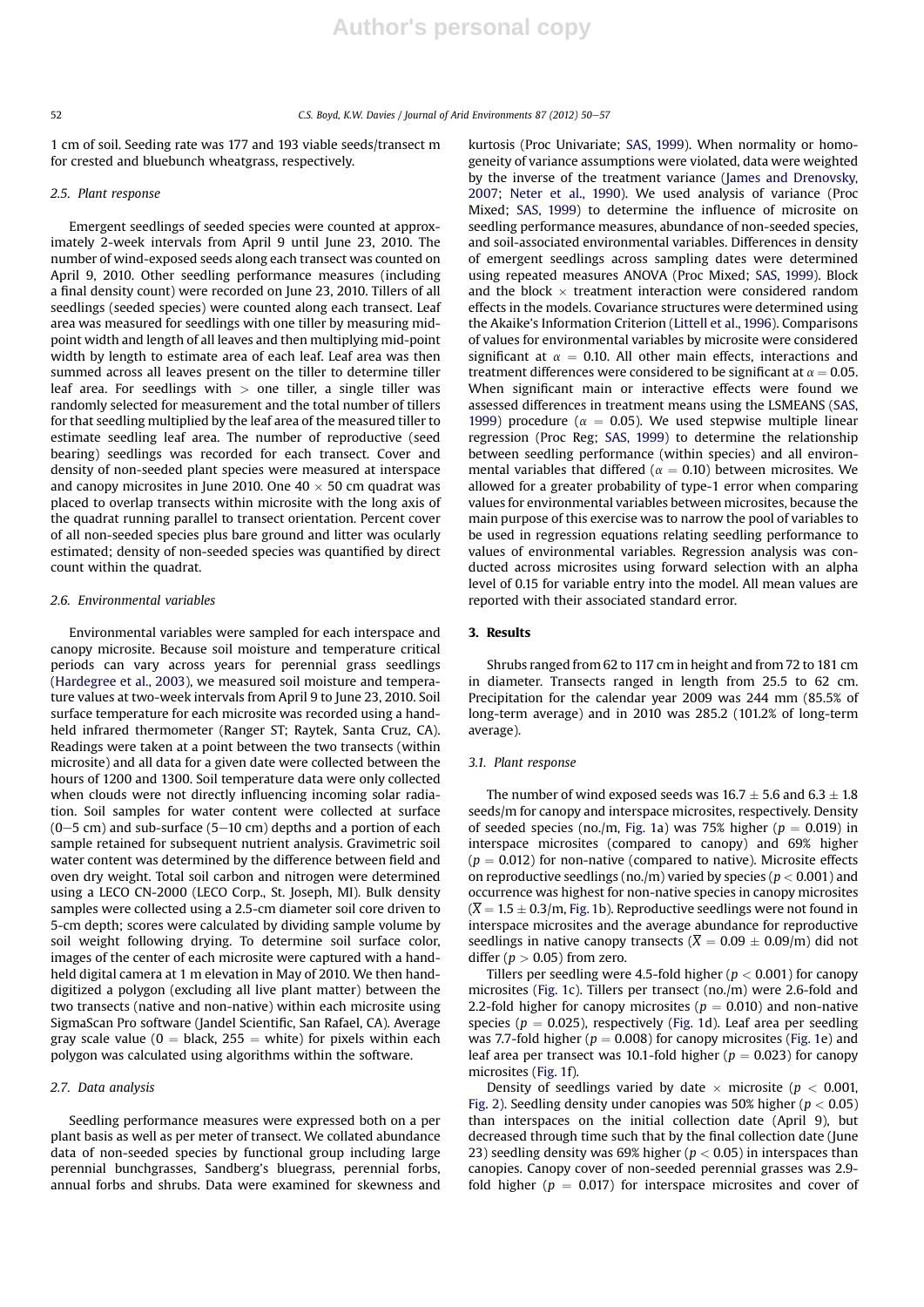$CS.$  Boyd, K.W. Davies / Journal of Arid Environments 87 (2012) 50–57



Fig. 1. Post-burn (2010) measures of seedling performance by species (native = bluebunch wheatgrass, non-native = crested wheatgrass) and microsite for fall-seeded (2009) plots in Wyoming big sagebrush plant communities in southeastern Oregon as a function of seedlings per transect (a), reproductive seedlings per transect (b), number of tillers per seedling (c), tillers per transect (d), leaf area per seedling (e), and leaf area per transect (f). Bars with different letters within a panel or graph are statistically different ( $\alpha = 0.05$ ).



Fig. 2. Post-burn (2010) seedling density for fall-seeded (2009) perennial grasses in interspace and canopy microsites in Wyoming big sagebrush plant communities in southeastern Oregon. Within a date, an asterisks denotes a statistical difference ( $\alpha$  = 0.05) between microsite means.

Sandberg's bluegrass was 7-fold higher ( $p = 0.017$ ). Density of nonseeded perennial grasses, Sandberg's bluegrass and annual forbs (Fig. 3b) was 2.5 ( $p = 0.056$ ), 8.4 ( $p = 0.032$ ) and 2.4-fold ( $p = 0.007$ ) higher in interspace microsites, respectively.

# 3.2. Environmental variables and seedling performance

Of the 24 environmental variables tested, 6 differed ( $p < 0.10$ ) between canopy and interspace microsites (Table 1). Using these 6 variables to model seedling performance produced significant ( $p \leq 0.05$ ) models for 10 of 12 seedling performance regressions (Table 2). Model  $R^2$  values ranged from 0.19 to 0.32. Seven of the 10 models included soil color and dark colors (lower gray scale values) were associated with increased seedling performance. Five of the 10 models included soil surface temperature, with higher temperature generally associated with increased seedling performance; density of non-native seedlings was inversely related to temperature.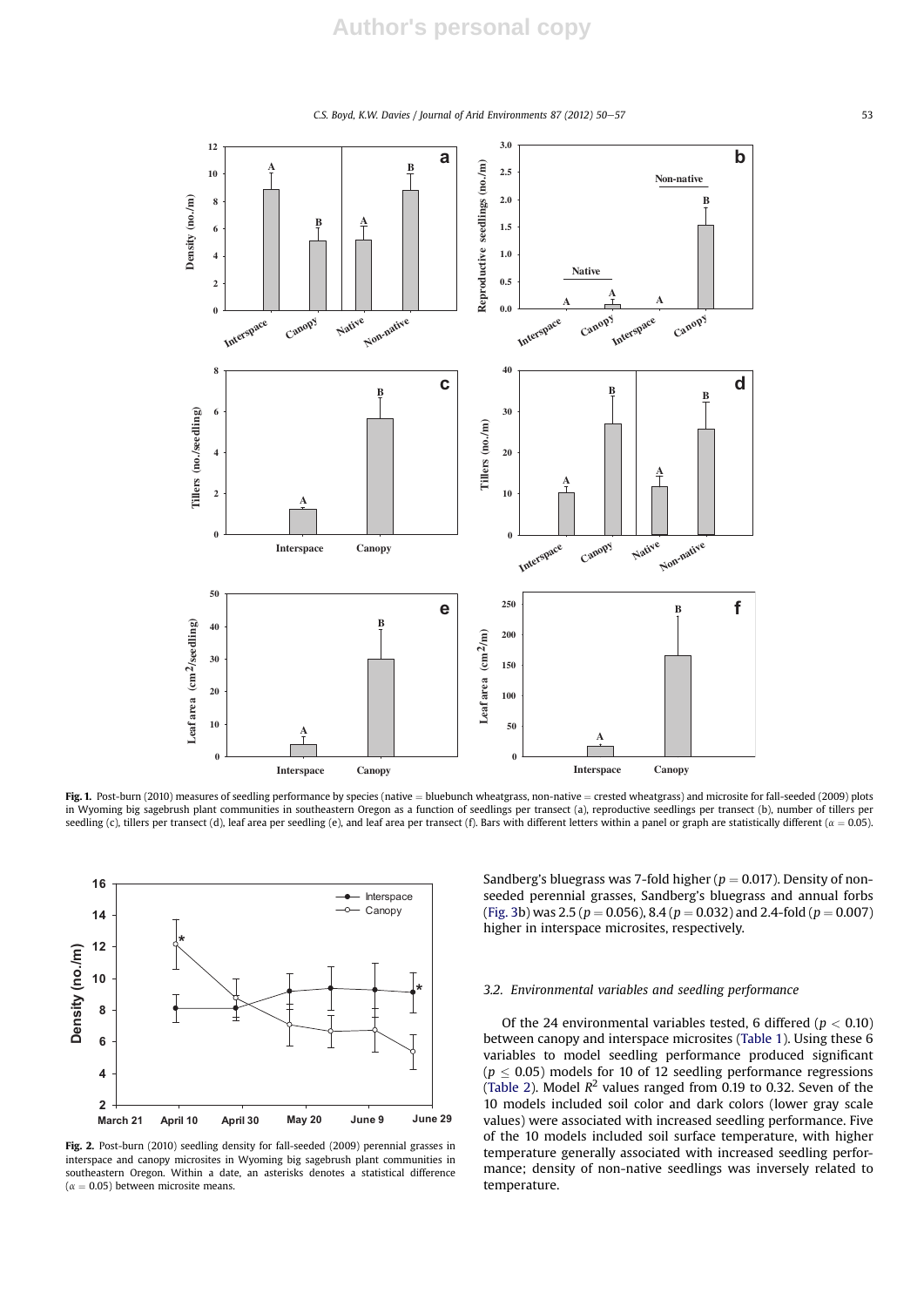54 C.S. Boyd, K.W. Davies / Journal of Arid Environments 87 (2012) 50-57



Fig. 3. Post-burn (2010) canopy cover (a) and density (b) for non-seeded species, by functional group, in interspace and canopy plots in Wyoming big sagebrush plant communities in southeastern Oregon. Within a graph and functional group, an asterisks denotes a statistical difference ( $\alpha = 0.05$ ) between microsite means.

# 4. Discussion

Sagebrush and other woody species have been shown to alter microsite characteristics to facilitate establishment and growth of other plant species (Abella et al., 2009; Chambers, 2001; Griffith, 2010; Huber-Sannwald and Pyke, 2005; Pueyo et al., 2009). We found strong evidence to support the hypothesis that canopy microsites had higher seedling performance. In particular, seeded perennial grass leaf area and tiller density per transect meter were between 2 and 10 orders of magnitude higher for canopy microsites compared to interspace microsites. Reproductive tillers on seeded perennial grasses were completely absent in interspace microsites but were present in canopy microsites. These relationships are consistent with our previous work (Boyd and Davies, 2010) indicating increased plant size and reproductive performance in canopy microsites within a large-scale post-fire restoration project. Contrary to both our previous work and current hypothesis, the present study found higher seedling density in interspace microsites. Based on the otherwise strong seedling performance, we suspect that reduced seedling density for canopy microsites was at least partially a reflection of wind erosion of seeds; about 9% of canopy and 3.5% of interspace seeds. Additionally, many of the seedlings in canopy microsites (but not interspace) had exposed near-surface roots (likely due to wind erosion) which may have impaired post-emergence survival. Other authors (Sankey et al., 2010; Whicker et al., 2002) have noted increased wind-erosion of under-shrub microsites following fire and the high organic matter content of canopy microsites (Davies et al., 2007a) may pre-dispose them to aeolian-based soil loss following fire or other disturbances that remove shrubs.

#### 4.1. Microsite characteristics

We found differences in soil physical properties, the soil abiotic environment and soil nutrient status in association with microsite (Table 1). Previous research suggests decreased soil bulk density in sagebrush canopy (vs. interspace) microsites (Chambers, 2001). A lack of microsite effect on bulk density in the current study was surprising but may be related to post-fire wind erosion of surface organics as described above. Soil moisture has been reported to be higher in canopy vs. interspace microsites in unburned sagebrush (Davies et al., 2007a) and other woody plant communities (Chambers, 2001). In unburned plant communities, increased soil moisture in undercanopy microsites has been associated with elevated humidity and decreased irradiance (Castro et al., 2002). However, we found no relationship between microsite and soil water content following burning, perhaps because shrubs were completely combusted (or nearly so) during the fire.

Darker soil color associated with canopy microsites was likely due to burned organic materials on the soil surface. Higher soil surface temperatures in canopy microsites were associated with soil color, with darker colors absorbing more heat than lightercolored interspace microsites. Our field observations suggest that altered soil color is not long lasting, particularly in sandy soils, and differences may dissipate within a year of burning. In unburned woody plant communities soil temperatures are typically cooler in canopy locations (Breshears et al., 1998; Suzan et al., 1996; Vetaas, 1992). Our results agree with those of Davies et al. (2009) who reported higher soil temperatures for burned canopy microsites but also found that unburned canopy microsites had lower soil temperatures than burned, indicating that fire and microsite interact to influence soil temperature dynamics.

Consistent with the present study, others authors have reported elevated nutrient concentrations (including total carbon and nitrogen) in both burned (e.g., Davies et al., 2009; Rau et al., 2007, 2008) and unburned (Chambers, 2001; Davies et al., 2007a; Doescher et al., 1984) canopy microsites in sagebrush plant communities and Stubbs and Pyke (2005) noted that the magnitude of differences in soil nitrate and ammonium between canopy and interspace microsites increased following fire. Similarly, Esque et al. (2010a) found higher inorganic nitrogen pools in canopy microsites (relative to interspace) of creosote bush (Larrea tridentata (DC) Cov.)/white bursage (Ambrosia dumosa (A. Gray) Payne) communities following fire and that fire increased ammonium pools more in undercanopy microsites. Localized elevated nutrient concentration in association with woody plants has been widely reported in unburned shrub and tree ecosystems including the Mojave (Schlesinger et al., 1996) and Chihuahuan (Cross and Schlesinger, 1999) deserts, coastal shrub communities (Gutierrez et al., 1993), chenopod shrublands (Castro et al., 2002), conifer woodlands (Everet et al., 1984) and Acacia savanna (Dean et al., 1999).

#### 4.2. Seedling performance in relation to microenvironment

In the present study, variable seedling performance associated with microsite was at least partially explained by differences in a limited subset of environmental variables. We found positive associations between increased soil surface temperature and/or darker soil color and most measures of seedling performance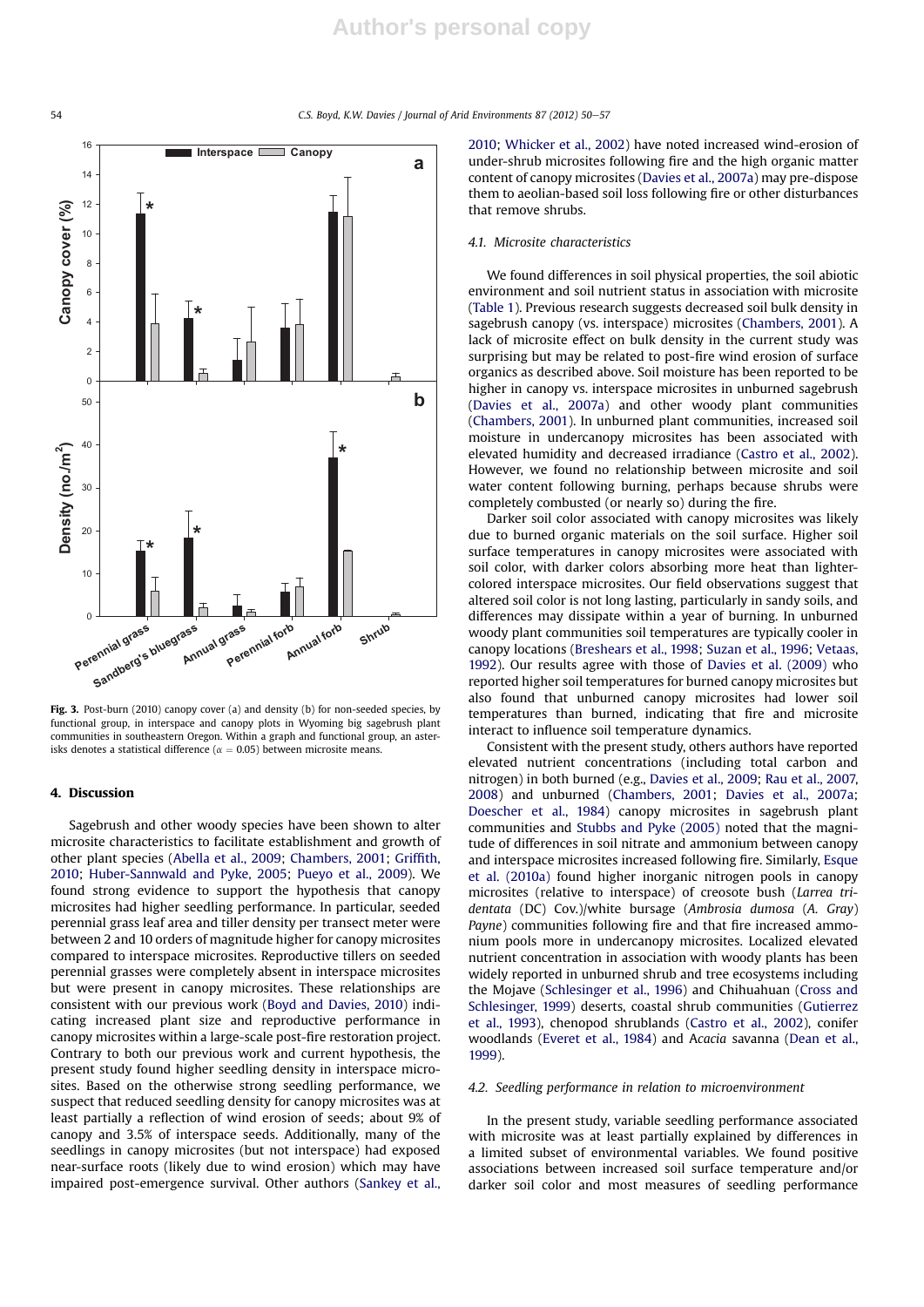#### $CS.$  Boyd, K.W. Davies / Journal of Arid Environments 87 (2012) 50-57

### Table 1

One-year post-burn (2010) values for environmental variables measured in interspace and canopy microsites in Wyoming big sagebrush plant communities in southeastern Oregon. Plots were seeded in fall of 2009. Asterisks denote variables that differed between microsites ( $\alpha = 0.10$ ).

| Variable                               | Canopy |      | Interspace |      | p value  |  |
|----------------------------------------|--------|------|------------|------|----------|--|
|                                        | Mean   | se   | Mean       | se   |          |  |
| Soil physical properties               |        |      |            |      |          |  |
| Bulk density $(g/c^3)$                 | 0.97   | 0.05 | 1.09       | 0.05 | 0.148    |  |
| *Soil surface color (grayscale)        | 127.58 | 3.31 | 151.79     | 5.33 | 0.005    |  |
| Soil abiotic environment               |        |      |            |      |          |  |
| *Soil surface temperature °C 4.9.2010  | 37.26  | 1.10 | 29.81      | 0.93 | < 0.0001 |  |
| *Soil surface temperature °C 4.28.2010 | 26.73  | 0.69 | 24.78      | 0.62 | 0.068    |  |
| Soil surface temperature °C 5.15.2010  | 43.58  | 2.52 | 39.62      | 1.70 | 0.229    |  |
| Soil surface temperature °C 5.28.2010  | 32.11  | 2.77 | 28.92      | 2.61 | 0.425    |  |
| *Soil surface temperature °C 6.11.2010 | 33.72  | 1.25 | 29.21      | 0.81 | 0.017    |  |
| Soil surface temperature °C 6.23.2010  | 52.03  | 2.55 | 47.29      | 2.04 | 0.184    |  |
| % Soil water (0-5 cm) 4.9.2010         | 0.18   | 0.03 | 0.15       | 0.01 | 0.455    |  |
| % Soil water (5-10 cm) 4.9.2010        | 0.17   | 0.03 | 0.18       | 0.02 | 0.870    |  |
| % Soil water (5-5 cm) 4.28.2010        | 0.18   | 0.03 | 0.14       | 0.02 | 0.286    |  |
| % Soil water (5-10 cm) 4.28.2010       | 0.19   | 0.02 | 0.18       | 0.02 | 0.888    |  |
| % Soil water (0-5 cm) 5.15.2010        | 0.14   | 0.02 | 0.12       | 0.01 | 0.325    |  |
| % Soil water (5-10 cm) 5.15.2010       | 0.15   | 0.02 | 0.16       | 0.02 | 0.778    |  |
| % Soil water (0-5 cm) 5.28.2010        | 0.13   | 0.02 | 0.11       | 0.01 | 0.483    |  |
| % Soil water (5-10 cm) 5.28.2010       | 0.15   | 0.02 | 0.15       | 0.02 | 0.986    |  |
| % Soil water (0-5 cm) 6.11.2010        | 0.15   | 0.02 | 0.14       | 0.01 | 0.572    |  |
| % Soil water (0-10 cm) 6.11.2010       | 0.16   | 0.02 | 0.15       | 0.02 | 0.784    |  |
| % Soil water (0-5 cm) 6.23.2010        | 0.03   | 0.01 | 0.03       | 0.01 | 0.865    |  |
| % Soil water (0-10 cm) 6.23.2010       | 0.07   | 0.01 | 0.51       | 0.43 | 0.335    |  |
| Soil nutrient status                   |        |      |            |      |          |  |
| *% Soil nitrogen (1–5 cm)              | 0.13   | 0.02 | 0.09       | 0.01 | 0.099    |  |
| % Soil nitrogen (5-10 cm)              | 0.10   | 0.02 | 0.08       | 0.01 | 0.270    |  |
| $\%$ Carbon $(1-5$ cm)                 | 1.58   | 0.15 | 1.01       | 0.14 | 0.025    |  |
| % Carbon (5-10 cm)                     | 1.15   | 0.16 | 0.86       | 0.09 | 0.158    |  |

(Table 2). We suspect that soil color acted mainly through its association with soil surface temperature; dark soils have been shown to increase heat absorption and temperature (Covington and Sackett, 1984; Davies et al., 2009; Wrobleski and Kauffman, 2003). Relationships between soil temperature and seedling performance have not previously been reported for post-fire microsites in sagebrush plant communities. Higher soil surface temperatures in early spring for burned canopy microsites (Table 1) may promote earlier emergence and accelerated development of emergent seedlings. Our data indicate that seedling density for canopy microsites was higher in the early growing season (Fig. 2), which is consistent with a temperature effect on emergence date. Additionally, higher soil temperatures may help decrease cold stress on developing seedlings at critical demographic stages. Cold tolerance of perennial grass seedlings has been reported to decrease with advancing pre-emergence development and

excessively cold temperatures may reduce or delay germination (Laude, 1956). In the study area, minimum daily temperatures at or below freezing are common through May and can occur during any month (Eastern Oregon Agricultural Research Center data file). In other systems, soil microbial activity has increased in association with elevated soil temperature following fire (Bissett and Parkinson, 1980). Soil temperature was inversely related to seeded plant density (non-native, Table 2). This finding is associated with increased density of seedlings in interspace microsites (which had cooler soil temperatures), and perhaps the disproportionate and negative influence of wind erosion on canopy seedling density.

An alternate hypothesis to explain our finding of increased tillering and leaf area of canopy seedlings would be that high fire temperatures under shrubs reduced soil seed pools to the extent that post-fire competition was limited. Our data do indicate higher

#### Table 2

Regression models used to predict seedling performance of seeded perennial grasses based on environmental variables.

| Dependent variable                    | Independent variable          | Coefficient | <i>p</i> value | Partial $r^2$ | Model $R^2$ | Model<br><i>p</i> value |
|---------------------------------------|-------------------------------|-------------|----------------|---------------|-------------|-------------------------|
| Density/m (native)                    | None                          | $\cdots$    | $\cdots$       | $\cdots$      |             | $\cdots$                |
| Density/m (non-native)                | Soil surface temperature 4.28 | $-1.263$    | 0.128          | 0.132         | 0.213       | 0.056                   |
|                                       | % Soil carbon (0–5 cm)        | $-0.702$    | 0.057          | 0.082         |             |                         |
| Tillers/plant (native)                | Soil color                    | $-0.081$    | 0.025          | 0.186         | 0.186       | 0.025                   |
| Tillers/plant (non-native)            | Soil surface temperature 6.11 | 0.559       | 0.004          | 0.288         | 0.288       | 0.004                   |
| Tillers/m (native)                    | Soil surface temperature 4.28 | 3.370       | 0.094          | 0.189         | 0.265       | 0.025                   |
|                                       | Soil color                    | $-0.313$    | 0.129          | 0.076         |             |                         |
| Tillers/m (non-native)                | Soil color                    | $-0.873$    | 0.013          | 0.224         | 0.224       | 0.013                   |
| Leaf area/plant (native)              | Soil color                    | $-0.475$    | 0.023          | 0.191         | 0.191       | 0.023                   |
| Leaf area/plant (non-native)          | Soil surface temperature 6.11 | 6.369       | 0.010          | 0.237         | 0.237       | 0.010                   |
| Leaf area/m (native)                  | Soil color                    | $-3.247$    | 0.020          | 0.198         | 0.198       | 0.020                   |
| Leaf area/m (non-native)              | Soil color                    | $-5.783$    | 0.105          | 0.195         | 0.268       | 0.024                   |
|                                       | Soil surface temperature 6.11 | 33.298      | 0.134          | 0.074         |             |                         |
| Reproductive seedlings/m (native)     | None                          | $\cdots$    | $\cdots$       | $\cdots$      |             | $\cdots$                |
| Reproductive seedlings/m (non-native) | Soil color                    | $-0.049$    | 0.002          | 0.317         | 0.317       | 0.002                   |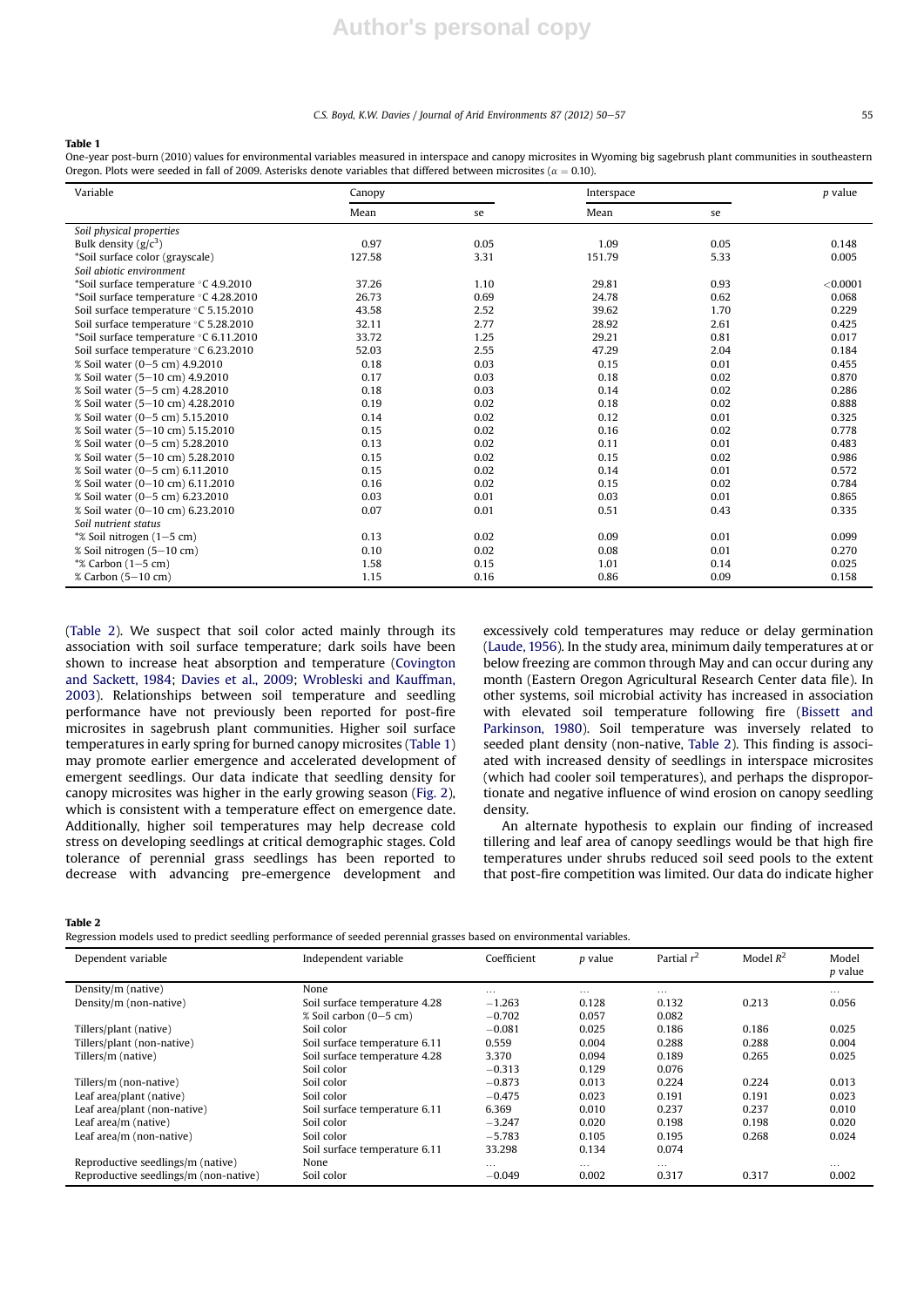abundance of some non-seeded plant species in interspace microsites, which is consistent with fire-induced decreases in soil seed pools in canopy microsites (Brooks, 2002). Additionally, nonseeded perennial grasses were a mix of plants that survived the fire and post-fire seedlings. We suspect that increased fire temperature in canopy microsites (Korfmacher et al., 2003; Rau et al., 2007) acted to increase mortality of perennial grass clumps, and perhaps reduce soil seed pools as has been noted for shrub ecosystems in the Mojave Desert (Abella et al., 2009; Esque et al., 2010b), partially explaining differences in non-seeded perennial grass abundance between microsites. Brooks (2002) reported reduced undercanopy populations of annual grasses in association with higher fire temperatures in undercanopy microsites within creosote bush plant communities and speculated that elevated fire temperatures reduced soil seed pools. We recorded undercanopy temperatures of approximately 254  $\degree$ C, which is almost double those recorded by Brooks (2002) and hot enough to kill seeds of most plants (Daubenmire, 1968; Wright and Bailey, 1982).

However, we did not find clear evidence that post-fire competition between seeded and non-seeded species was reduced in canopy microsites. For example, the ratio of canopy cover to density provides a measure of plant size. This ratio for non-seeded perennial grasses was 0.77 and 0.63, in interspace and canopy microsites, respectively, indicating that canopy plants were actually of smaller stature which is the opposite of what we would predict if competition were controlling plant abundance in the interspace. Additionally, the population of emergent seedlings was relatively constant over time for interspace microsites (but actually declined over time for canopy microsites as discussed previously) which is not what we would predict if competition were relatively higher in interspace microsites. Taken together, the preceding do not lend strong support to the idea of competition (either inter or intraspecies) as a limiting factor controlling seedling performance in the present study.

We found that seedling density, reproductive performance, and tillers per transect were higher for non-native vs. native seedlings. These findings are in line with a growing body of evidence indicating that "crested wheatgrass" (including Agropyron cristatum, A. desertorum (Fisch. Ex Link) Schult., and A. fragile (Roth) P. Candargy) establishment is superior to many native perennial bunchgrasses when establishing plants from seed (Davies et al., 2011). From a land management standpoint, the establishment qualities of crested wheatgrass make it an important tool for limiting encroachment of exotic annual species (Davies et al., 2010), given that large, established perennial bunchgrasses can be effective in limiting encroachment of annual grasses into sagebrush plant communities (Davies, 2008). In fact, some have proposed crested wheatgrass as an important intermediate step for eventual restoration of native perennial species in exotic annual grass-prone environments (Cox and Anderson, 2004). However, the use of crested wheatgrass in a restoration context should be balanced against the reality that, to date, the success of subsequent re-establishment of native perennial forbs and grasses within crested wheatgrass plant communities has been limited (Bakker et al., 2003; Fansler and Mangold, 2011; Hulet et al., 2010).

Seedling performance beyond first year establishment was not addressed in the present study. However, germination, emergence and survival to the end of the first growing season represents a major demographic milestone for perennial grasses. In our region, germination rates are fairly high and the most critical demographic stage during the life of a seedling is the transition from germinated seed to emergent seedling. Working at sites near the current study, and within the same vegetation type, James et al. (2011) reported germination rates for hand-seeded perennial grasses of greater than 70% and survival of post-emergent seedlings to adult was equally high. However, emergence of germinated seeds was less than 10% (see also James and Svejcar, 2010). Emergence represents a major demographic bottleneck for establishing perennial grasses from seed, and we believe that the first year seedling performance results of the present study have strong application to plant community restoration.

# 5. Conclusions

We found strong evidence that perennial bunchgrasses in sagebrush canopy microsites had higher tiller and leaf area production and greater reproductive performance as compared to interspace microsites. These results underscore the importance of shrub conservation to post-fire revegetation or restoration efforts. Conversely, seedling density was less in the canopy. Differences in density were apparently tied to high post-emergence seedling mortality in canopy microsites. We associated this differential mortality with increased seed and seedling loss to wind erosion in canopy microsites as opposed to initially lower seedling density; which was actually higher for canopy microsites. Microsites also differed with respect to soil environmental properties including soil color, temperature, and nutrient content and these variables, in turn, explained a significant amount of the variation in most measures of seedling performance.

Our data support a growing body of work indicating that the influence of shrubs on plant community dynamics is variable based on interactions with abiotic disturbances. In comparing our results for burned sagebrush communities to the results of others for unburned communities, we found that the influence of shrubs on microenvironmental conditions was at least partially dependent on fire history. For example, fire can apparently ameliorate the positive effect of shrubs on soil moisture, reverse the influence of shrubs on soil surface temperature and accentuate elevated soil nutrients in canopy microsites. Additionally, fire can interact with other abiotic disturbances (in our case, wind erosion) to shape the influence of shrubs on successful reproduction from seed. In our study, the high rate of seed loss associated with wind erosion in canopy microsites is in contrast to the increased soil deposition noted by Whicker et al. (2002) for shrub microsites in unburned plant communities.

The associations between seedling performance and environmental variables described in this manuscript are based on correlative data and as such do not constitute definitive tests of ecological relationships. However, the magnitude of differences in some aspects of seedling performance relative to microsite is compelling, particularly given the critical nature of further progress in restoration effectiveness in the face of exotic annual grass invasion (Pellant et al., 2004). Our work provides a basis for linking differential seedling performance to micro-spatial variation in environmental properties and further manipulative research to test the role of specific environmental correlates, in particular soil color, in modulating seedling performance. Ultimately, this work could then serve as the basis for amending current restoration techniques to impart the benefits of canopy microsites in a more uniform manner over space, and in plant communities with, or without prefire shrub presence.

#### References

- Abella, S.R., Engel, E.C., Lund, C.L., Spencer, J.E., 2009. Early post-fire plant establishment on a Mojave Desert burn. Madrono 56, 137-148.
- Bakker, J.D., Wilson, S.D., Christian, J.M., Xingdong, L., Ambrose, L.G., Waddington, J., 2003. Contingency of grassland restoration on year, site, and competition from introduced grasses. Ecological Applications 13, 137-153.
- Bissett, J., Parkinson, D., 1980. Long-term effects of fire on the composition and activity of the soil microflora of a subalpine, coniferous forest. Canadian Journal of Botany 58, 1704-1721.